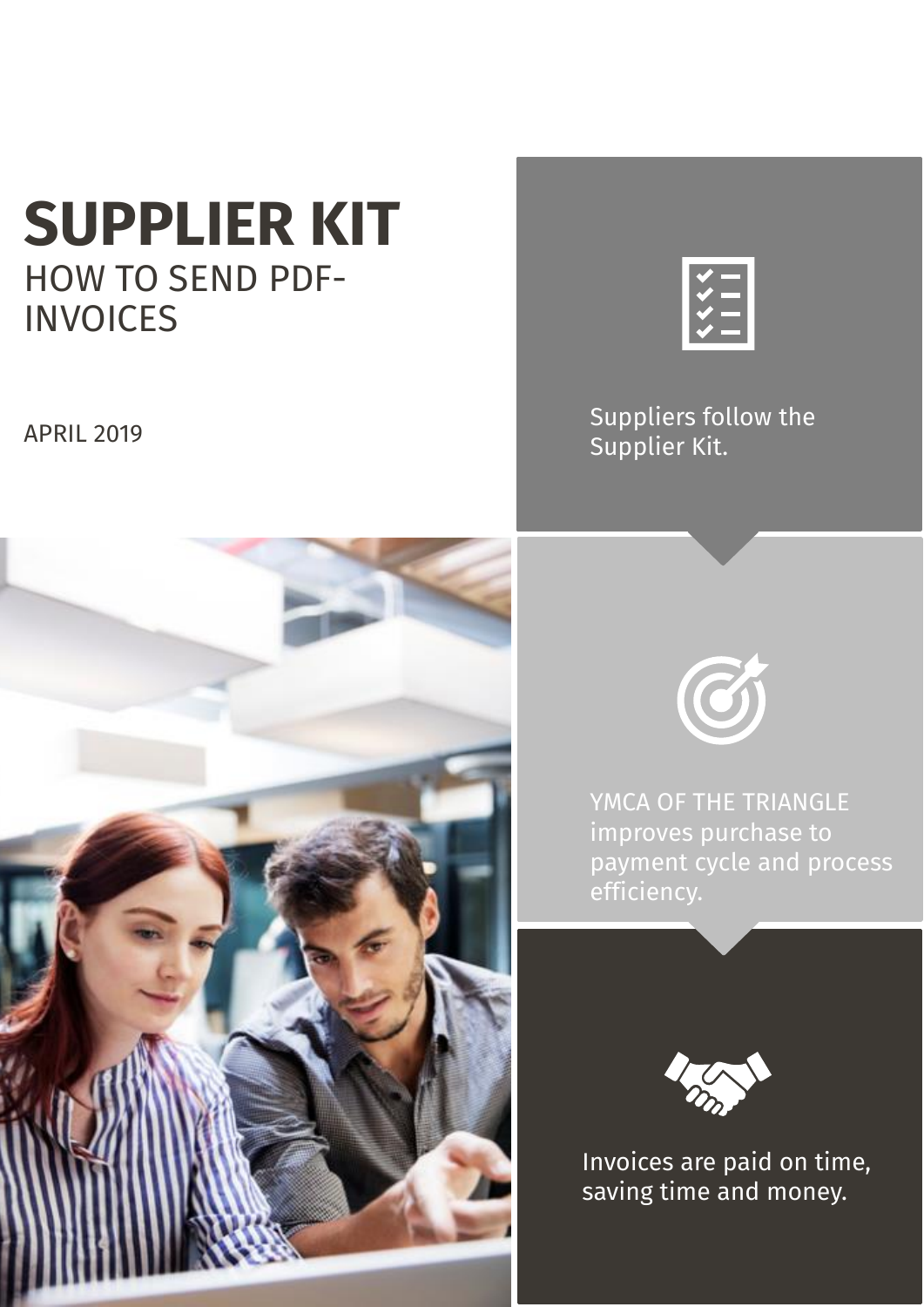

# **Content**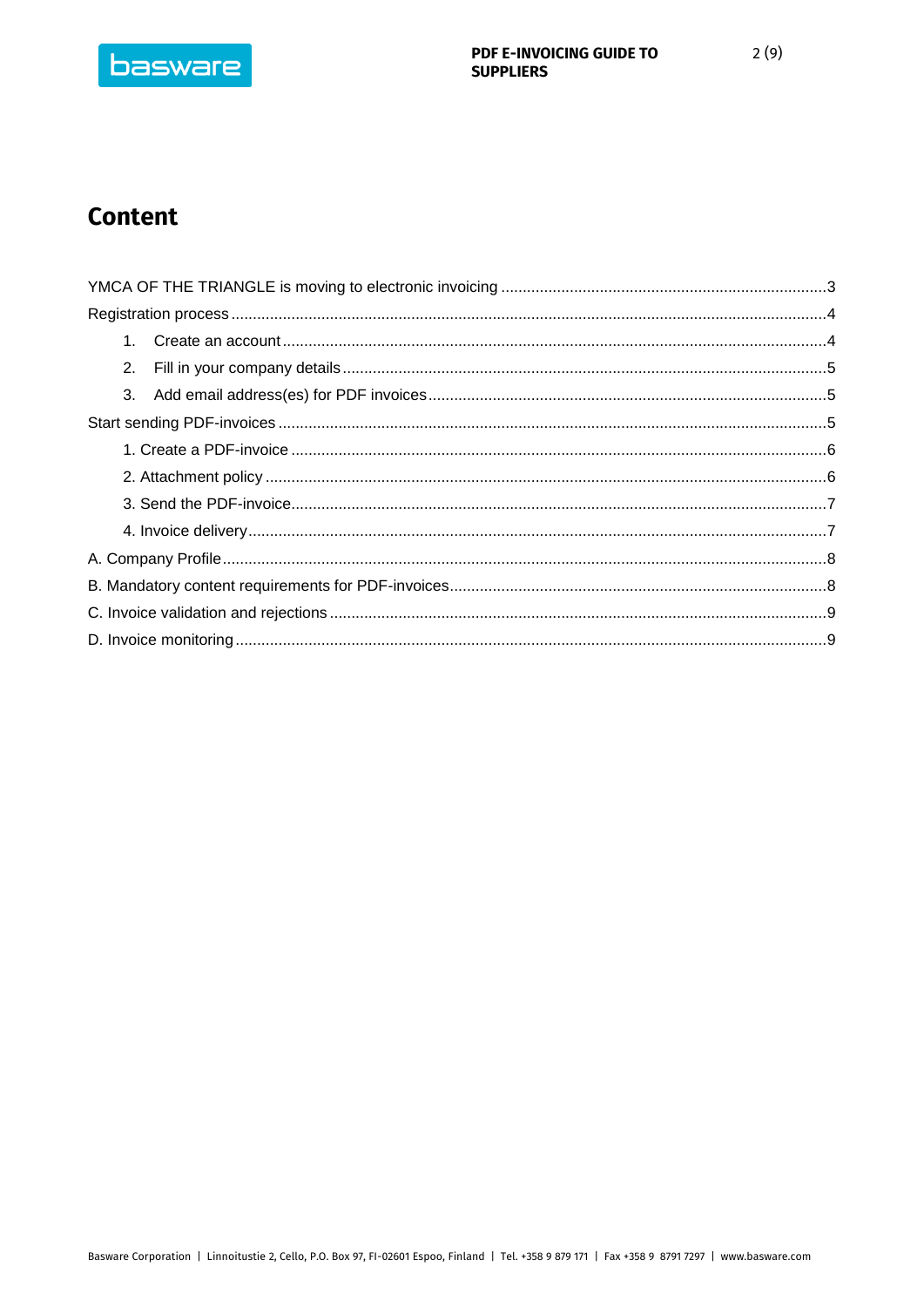

# <span id="page-2-0"></span>**YMCA OF THE TRIANGLE is moving to electronic invoicing**

This guide contains detailed instructions on how to send PDF-invoices to YMCA OF THE TRIANGLE. When following these instructions, YMCA OF THE TRIANGLE will receive PDF-invoices as electronic invoices. This service is free of charge.

Watch the short registration video attached in this [link](https://basware.service-now.com/bw?id=bw_kb_article&sys_id=82cbcca5db31d304394380ab0b961989) and activate the service.

Register for Basware Portal: [portal link](https://r.basware.com/ymcatriangle) .

- Open the registration link that you received from YMCA OF THE TRIANGLE.
- Add to Basware Portal the email address(es) from which you will send PDF-invoices.
- Go to your email- or invoicing software and attach a PDF-invoice to your email and start sending.

If you have questions about sending invoices to YMCA OF THE TRIANGLE, please do not hesitate to contact us as per below:

#### **Contact details**

| YMCA OF THE<br><b>TRIANGLE</b>               | Questions regarding invoice<br>content | accountspayable@ymcatriangle.org |
|----------------------------------------------|----------------------------------------|----------------------------------|
| <b>Basware</b><br>Customer<br><b>Support</b> | Questions on Basware service           | <b>ServiceNow</b>                |

# **Useful links**

| <b>PDF e-</b> |            |                                                                     |
|---------------|------------|---------------------------------------------------------------------|
|               |            | I Invoice   User guide   https://basware.service-                   |
| user          | in English | now.com/bw?id=bw_kb_article&sys_id=82cbcca5db31d304394380ab0b961989 |
| guide         |            |                                                                     |

Kind regards,

YMCA OF THE TRIANGLE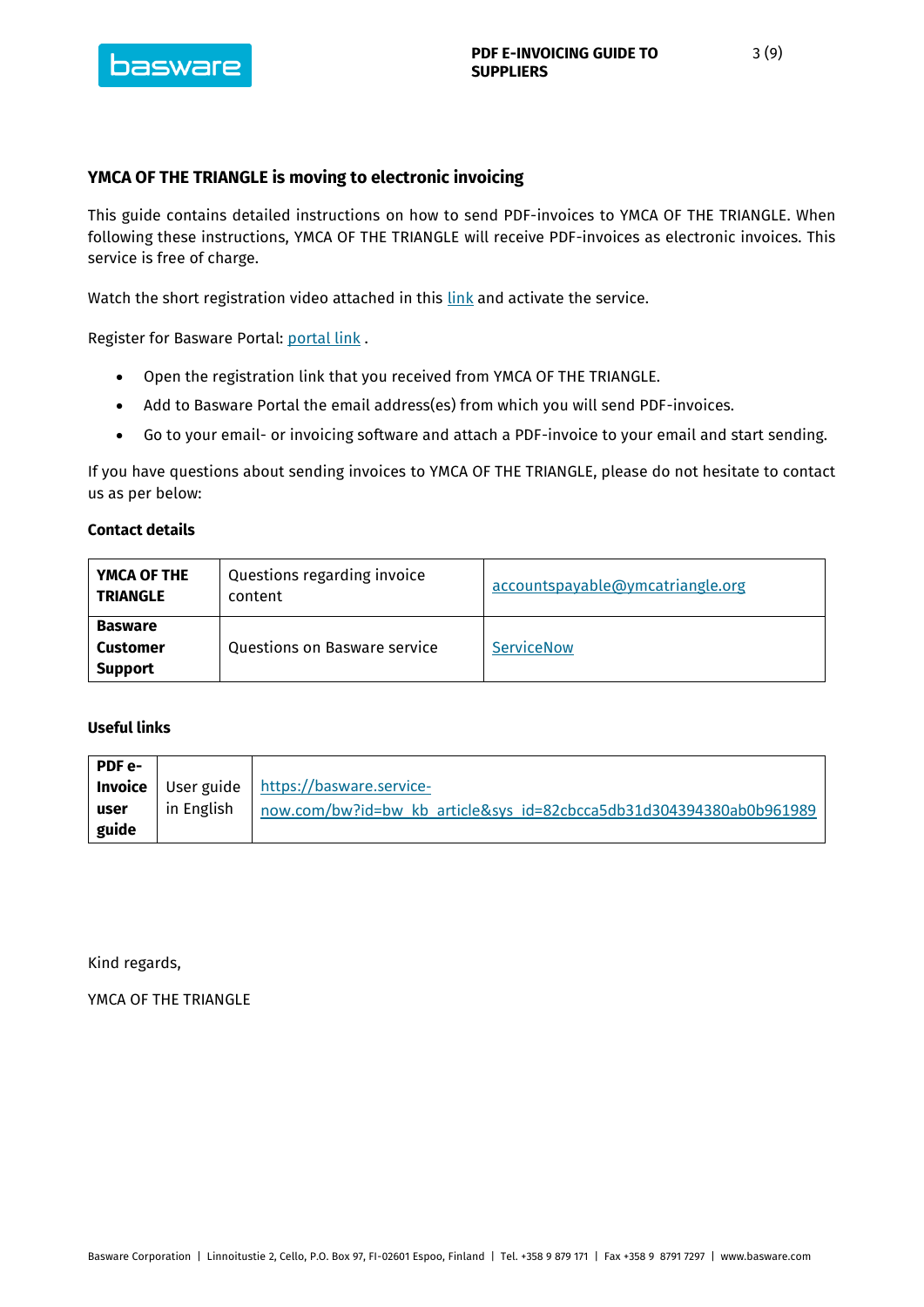

#### <span id="page-3-0"></span>**Registration process**

By using this free of charge PDF-service you can start sending e-invoices to YMCA OF THE TRIANGLE. To get started you must register to the PDF e-Invoice service via Basware Portal. You only need to register once to be able to send PDF-invoices to YMCA OF THE TRIANGLE.

#### <span id="page-3-1"></span>**1. Create an account**

Open the registration link that you received from YMCA OF THE TRIANGLE.

On the service landing page, click **Get started**. On the next page, choose Send PDF invoices by email option and click **Let's start**.

|                                      | Choose an e-invoicing service                                                                                                                                                                 |
|--------------------------------------|-----------------------------------------------------------------------------------------------------------------------------------------------------------------------------------------------|
|                                      |                                                                                                                                                                                               |
|                                      | $\vee$ Pick a free service and start sending e-invoices                                                                                                                                       |
| Send PDF invoices by email           | Let's start                                                                                                                                                                                   |
|                                      | Create PDF invoices with your billing system and send them to Basware by email. Our service converts the PDFs to<br>your customer's preferred, electronic format and delivers them instantly. |
| Key in and send invoices online      | Let's start                                                                                                                                                                                   |
|                                      | Create invoices with a simple online form with Basware's e-invoicing service. Basware delivers the invoice to your<br>customer instantly, in their preferred format.                          |
|                                      | My company already has an e-invoicing system                                                                                                                                                  |
| Actually, I won't take any of these. |                                                                                                                                                                                               |
|                                      | Basware General Terms Privacy Notice Contact Us<br>Support                                                                                                                                    |

#### **Create an Account** page opens:

| Email Address *                                       |                       |      |
|-------------------------------------------------------|-----------------------|------|
|                                                       |                       |      |
| Password <sup>*</sup>                                 |                       |      |
|                                                       |                       | Show |
|                                                       |                       |      |
| Your password must contain at least                   |                       |      |
| @ 10 characters                                       | · a special character |      |
| · a lowercase character                               | · a number            |      |
| · an uppercase character                              |                       |      |
| I agree with General Terms for Basware Portal Service |                       |      |
| <b>Create Account</b>                                 |                       |      |
|                                                       |                       |      |
| Already had the account? Proceed to Login             |                       |      |
| Need help? Visit our Knowledge base                   |                       |      |

Enter your email address, choose a secure password and create the account. The service sends a confirmation message to your email address. The confirmation message is sent from <no.reply@basware.com> and could end up in your spam filter. Open the confirmation message to activate your account.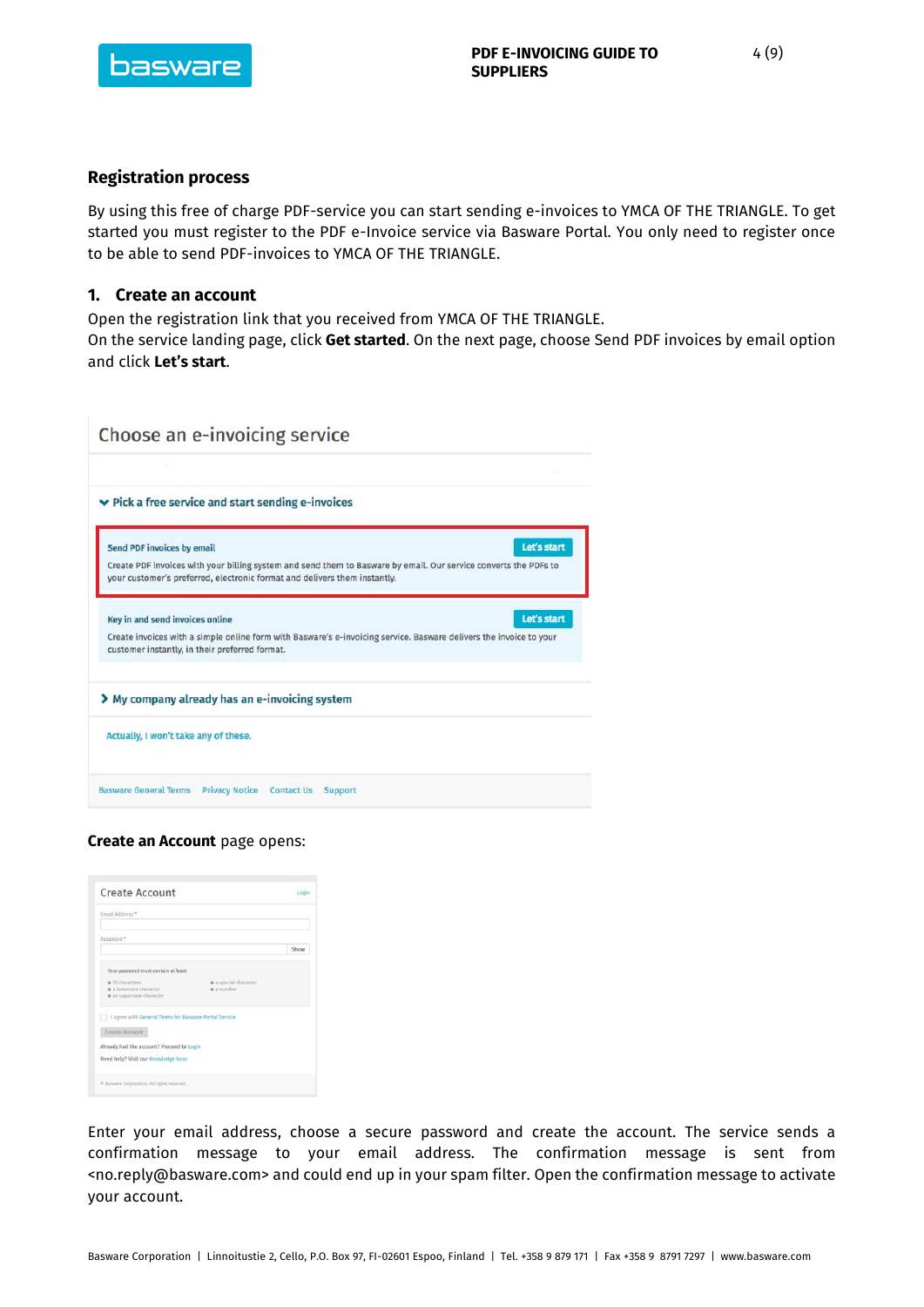

# <span id="page-4-0"></span>**2. Fill in your company details**

Now, you must fill in some details about your organization to activate the Basware PDF e-Invoice for Receiving - service. In the Company Details section, fill in your basic organization's details – company identifier, company name and address. Also, the primary contact of your company should be filled in.

#### <span id="page-4-1"></span>**3. Add email address(es) for PDF invoices**

To add the email address(es) from which you will send PDF e-Invoices, click **Add new email address** from Service Setting tab. You can only send invoices from the address(es) that you define here. Invoices sent from other addresses will not be delivered to YMCA OF THE TRIANGLE. You can add up to 200 email addresses here.

Each additional email addresses used to send invoices from must be confirmed before invoices can be processed.

| <b>PDF</b> e-Invoice                                                                                                                                                   |  |  |  |
|------------------------------------------------------------------------------------------------------------------------------------------------------------------------|--|--|--|
| Instructions<br><b>Company Details</b><br><b>Service Settings</b>                                                                                                      |  |  |  |
| Customize the way the service works                                                                                                                                    |  |  |  |
| $\blacktriangleright$ Email addresses for invoicing $*$                                                                                                                |  |  |  |
| Enter the email address(es) from which you will send invoices to your customers. The service rejects invoices<br>sent from addresses other than the ones listed below. |  |  |  |
| Confirmed                                                                                                                                                              |  |  |  |
| <b>Add new email address</b>                                                                                                                                           |  |  |  |
|                                                                                                                                                                        |  |  |  |
| <b>Previous</b><br><b>Next</b><br>Cancel                                                                                                                               |  |  |  |
|                                                                                                                                                                        |  |  |  |

If you wish to add more email addresses later, please go to the [Basware Portal](https://portal.basware.com/) and login. Go to the tab **Services** and click on the box named **PDF e-Invoice**. Click on **View details**. Next, go to section **I send invoices from** and click on **Add an email address** from which you will send invoices to YMCA OF THE TRIANGLE.

#### <span id="page-4-2"></span>**Start sending PDF-invoices**

Make sure that you have completed the registration and clicked **Activate** on the final page of the registration flow. Now you can go to your email or invoicing software and create a PDF-invoice. For the service to work, the invoices that you send must have the same layout as the first invoice. Because the invoices are read electronically, the content of each invoice must be in [machine-readable](https://basware.service-now.com/bw?id=bw_kb_article&sys_id=69228819db5397c0487cb9836b961936) text format - the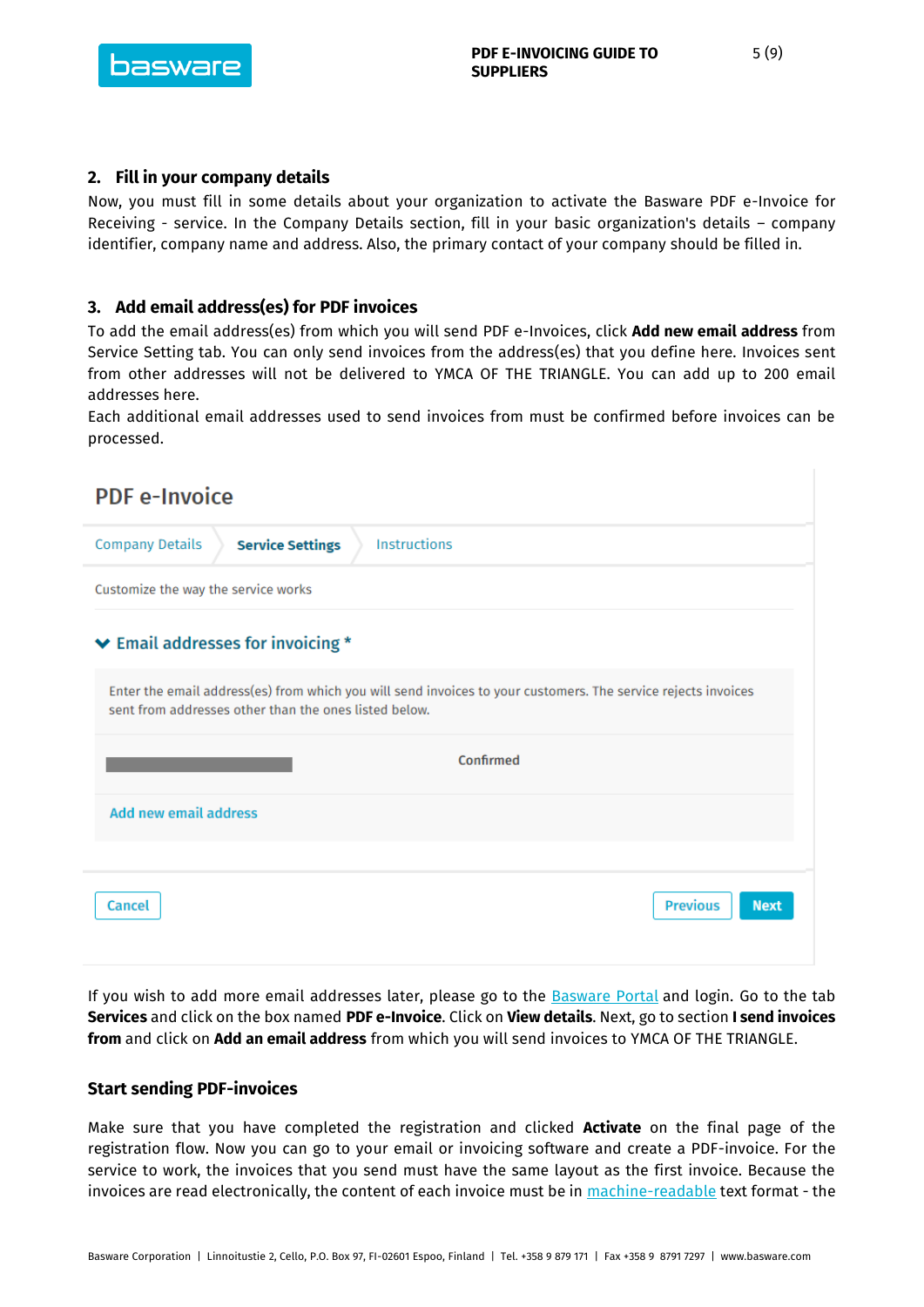

invoices cannot be hand-written, scanned or contain the information in image format. Please make sure that your PDF-invoices are machine-readable and that they are sent to the correct YMCA OF THE TRIANGLE email address for PDF-invoices (found in section A of this supplier kit).

# <span id="page-5-0"></span>**1. Create a PDF-invoice**

There are many ways you can create a PDF invoice:

- You can use your current accounting software, if it allows you to export invoices in machinereadable PDF format.
- You can use a word processing or spreadsheet software for example, tools from the Microsoft Office, if it allows you to save documents in machine-readable PDF format:

| File name:   invoice22092017.xlsx     | $\check{~}$ |
|---------------------------------------|-------------|
| Save as type: Excel Workbook (*.xlsx) |             |
| $PDF*(.pdf)$                          |             |

# <span id="page-5-1"></span>**2. Attachment policy**

If you need to add additional attachments to your email message, such as a delivery note, please make sure that you follow the attachment policy for additional attachments:

- You can only send attachments in PDF format. The service ignores all other attachment types.
- Name the attachment so that it contains the word attachment, anhang, anlage, adjunto, annex, or liite. For example, attachment\_112233.pdf.
- If you send multiple attachments, Basware recommends that you send only one invoice per each email.
- If you must send multiple PDF e-Invoices and attachments in a single email, follow these guidelines:
	- o Make sure that each attachment has the keyword attachment in their filename.
	- o Make sure that each attachment is associated to a business document PDF:
		- Single business document PDF: each attachment is automatically linked to the business document PDF.
		- Multiple business document PDFs: attachments are linked to a business document PDF, if the filename of the attachments contains the filename (without the file extension) of the business document. For example, document1\_attachment.pdf will be linked to document1.pdf.
	- $\circ$  The attachments are valid, if:
		- The email contains at least one business document PDF.
		- Each extra attachment is linked to a business document PDF.

More information about the attachment policy can be found [here.](https://basware.service-now.com/bw?id=bw_kb_article&sys_id=7e45066edb425700394380ab0b961939)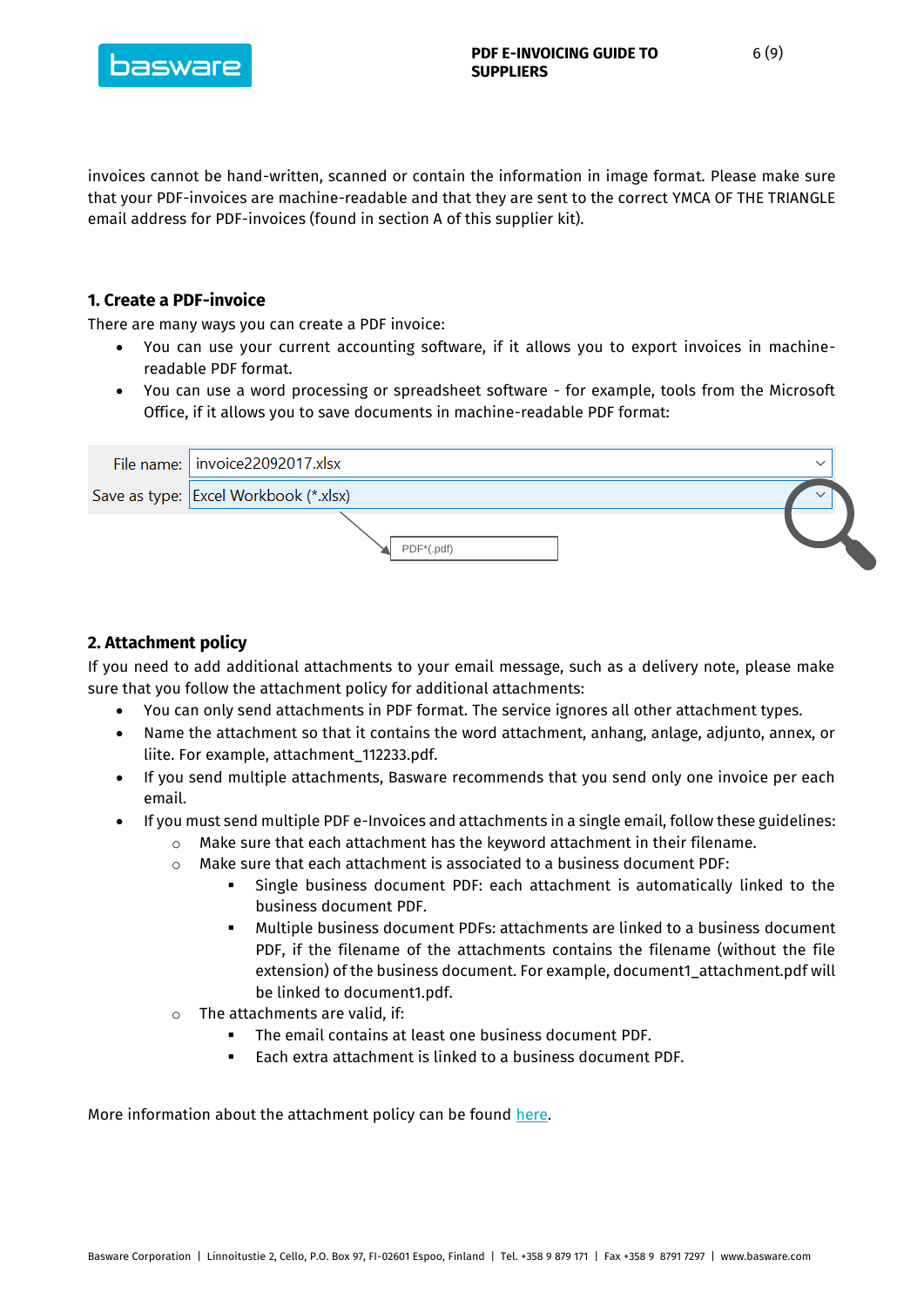

### <span id="page-6-0"></span>**3. Send the PDF-invoice**

- 1. Using your standard email client, create a new email message.
- 2. Attach the PDF-invoice you have saved on your computer to the email message. It is possible to attach multiple invoices into one email.
- 3. If you want to send additional invoice attachments to your customer, such as delivery notes, please attach them to the email. Attachments must always be delivered together with the PDF-invoice. For instructions on how to name the additional attachments, see Attachment Policy.
- 4. Type YMCA OF THE TRIANGLE PDF-invoice address in the email receiver field. YMCA OF THE TRIANGLE email addresses for PDF-invoices are found in section A of this supplier kit.
- 5. Send the email.

**THE BASWARE PDF-SERVICE DELIVERS TO YMCA OF THE TRIANGLE ONLY PDF-INVOICES THAT ARE SENT FROM EMAIL ADDRESSES THAT ARE REGISTERED TO THE SERVICE. THE SERVICE WILL AUTOMATICALLY REJECT INVOICES THAT ARE SENT FROM AN UNREGISTERED EMAIL ADDRESS.**



# <span id="page-6-1"></span>**4. Invoice delivery**

Basware sets up the conversion process when you send the first invoice into the service. For the service to work, the invoices that you send in must have the same layout as the first invoice.

Basware will notify you by email when the first email has been delivered to YMCA OF THE TRIANGLE successfully. The first PDF-invoice can take a few business days to be mapped and delivered to YMCA OF THE TRIANGLE. No further confirmation emails will be sent unless there are delivery problems with the invoices.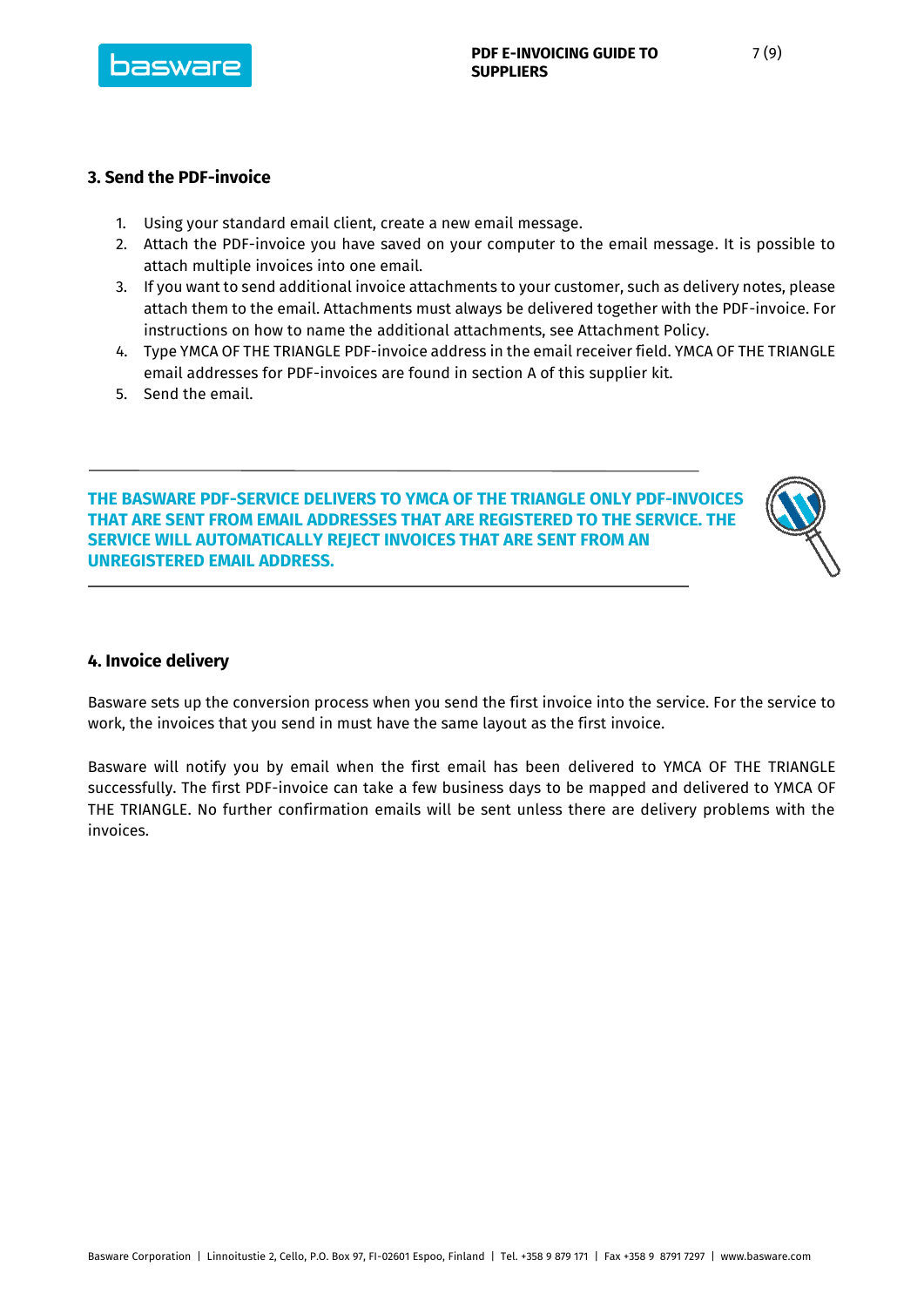

# <span id="page-7-0"></span>**A. Company Profile**

Please use the following email addresses when sending PDF-invoices to YMCA OF THE TRIANGLE:

| <b>Company Unit</b>                                                      | <b>Company E-invoice Address</b> | E-mail address                          |
|--------------------------------------------------------------------------|----------------------------------|-----------------------------------------|
| The Youth Men's<br>Christian<br>Association of the<br>Triangle Area, INC | US560591307                      | YMCATriangle.einvoice@email.basware.com |

# <span id="page-7-1"></span>**B. Mandatory content requirements for PDF-invoices**

Please ensure that the following information is included in your PDF-invoice prior to your email being sent. If one mandatory field (M) is found empty, your invoice will be returned.

| Type of information                           | <b>Comment</b> |
|-----------------------------------------------|----------------|
| <b>Invoice number</b>                         |                |
| <b>Invoice date</b>                           |                |
| Due Date                                      | If applicable  |
| <b>Delivery Date</b>                          | If applicable  |
| Currency                                      |                |
| Full name of the customer                     |                |
| <b>Full address of the customer</b>           |                |
| Receiver Business number (Buyer Business ID)  |                |
| Full name of the sender (Supplier Name)       |                |
| Full address of the sender (Supplier Address) |                |
| Sender TIN (Supplier Business ID)             |                |
| Sender Bank Account                           |                |
| <b>Full Remit to Address</b>                  |                |
| Subtotal (net amount)                         |                |
| <b>Total Gross Amount (Total)</b>             |                |
| <b>Total Tax Amount (Taxable Amount)</b>      |                |
| Percent (Summary Tax Percent)                 |                |
| Contract/Account/Payment Plan Number          | If applicable  |
| PO Number                                     |                |
| <b>Buyer Reference</b>                        |                |